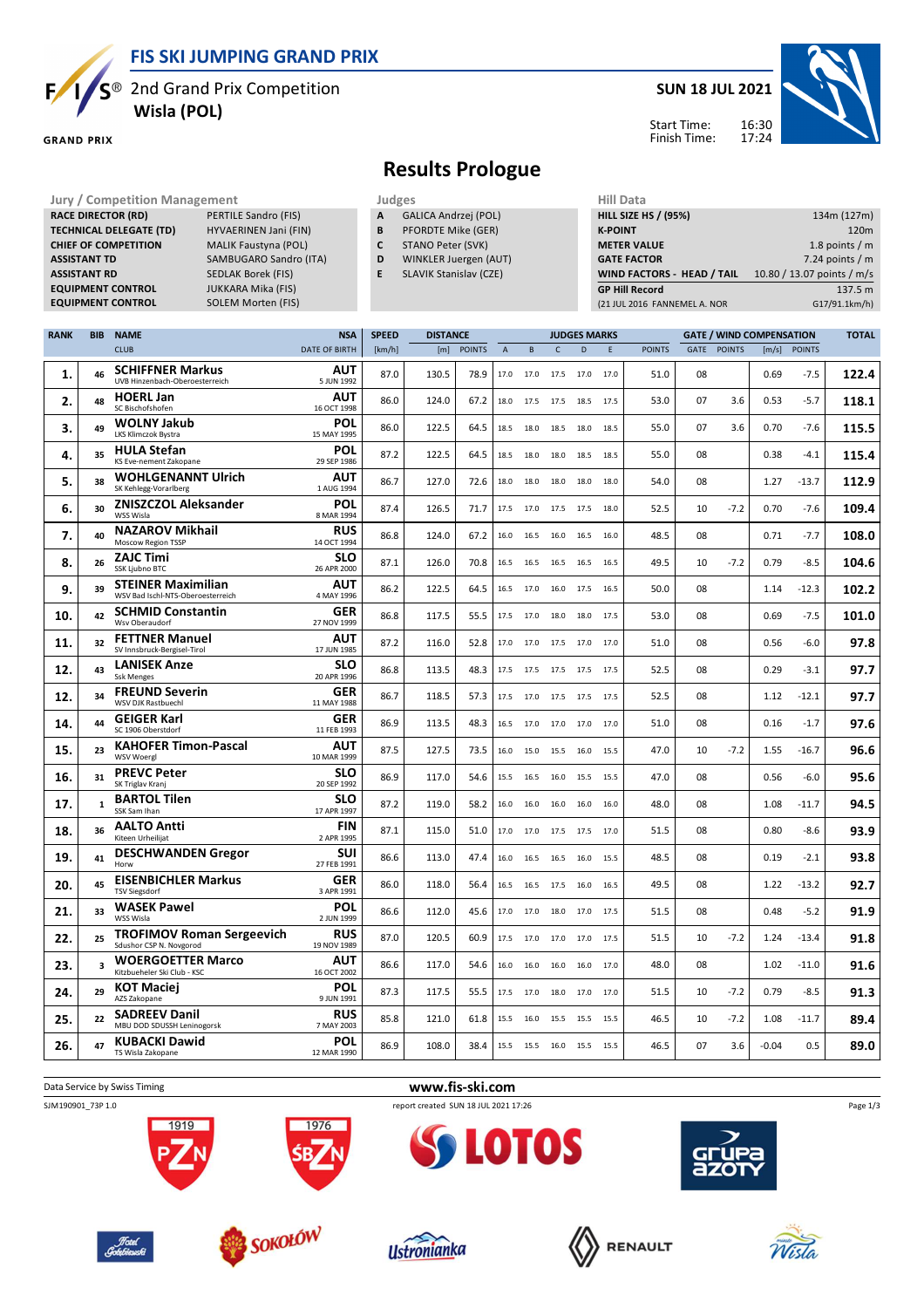**FIS SKI JUMPING GRAND PRIX**

S<sup>®</sup> 2nd Grand Prix Competition

 **Wisla (POL)**

**GRAND PRIX** 

Б,

**SUN 18 JUL 2021**



16:30 17:24 Start Time: Finish Time:

# **Results Prologue**

| <b>RANK</b> | <b>BIB</b>               | <b>NAME</b>                                                  | <b>NSA</b>                | <b>SPEED</b> | <b>DISTANCE</b> |               |                | <b>JUDGES MARKS</b> |              |                |      | <b>GATE / WIND COMPENSATION</b> |             |               |         | <b>TOTAL</b>   |      |
|-------------|--------------------------|--------------------------------------------------------------|---------------------------|--------------|-----------------|---------------|----------------|---------------------|--------------|----------------|------|---------------------------------|-------------|---------------|---------|----------------|------|
|             |                          | <b>CLUB</b>                                                  | <b>DATE OF BIRTH</b>      | [km/h]       | [m]             | <b>POINTS</b> | $\overline{A}$ | B                   | $\mathsf{C}$ | D              | F.   | <b>POINTS</b>                   | <b>GATE</b> | <b>POINTS</b> |         | $[m/s]$ POINTS |      |
| 27.         | 19                       | <b>JELAR Ziga</b><br>Sk Triglav kranj                        | <b>SLO</b><br>22 OCT 1997 | 87.3         | 114.5           | 50.1          | 16.0           | 16.0                | 16.0         | 16.0           | 16.0 | 48.0                            | 10          | $-7.2$        | 0.20    | $-2.2$         | 88.7 |
| 28.         | 27                       | ZOGRAFSKI Vladimir<br><b>NSA</b>                             | <b>BUL</b><br>14 JUL 1993 | 86.3         | 119.5           | 59.1          | 16.0           | 16.0                | 16.0         | 16.0           | 16.5 | 48.0                            | 10          | $-7.2$        | 1.24    | $-13.4$        | 86.5 |
| 29.         |                          | <b>RINGEN Sondre</b><br><b>Baekkelagets SK</b>               | <b>NOR</b><br>9 OCT 1996  | 86.1         | 111.5           | 44.7          | 16.0           | 17.0                |              | 15.5 15.5 16.0 |      | 47.5                            | 08          |               | 0.61    | -6.6           | 85.6 |
| 30.         | $\overline{\phantom{a}}$ | <b>POHJOLA Arttu</b><br>Lahden Hiihtoseura                   | <b>FIN</b><br>7 JUN 2001  | 84.9         | 112.0           | 45.6          |                | 17.0 16.5           |              | 15.5 15.5 16.5 |      | 48.5                            | 08          |               | 0.89    | $-9.6$         | 84.5 |
| 31.         | 24                       | <b>BUSKUM Andreas Granerud</b><br>Lensbygda                  | <b>NOR</b><br>5 JUN 1996  | 86.3         | 114.5           | 50.1          | 16.5           | 17.0                |              | 16.5 16.0      | 16.5 | 49.5                            | 10          | $-7.2$        | 0.86    | $-9.3$         | 83.1 |
| 32.         |                          | <b>LEYHE Stephan</b><br>SC Willingen                         | <b>GER</b><br>5 JAN 1992  | 87.1         | 110.5           | 42.9          | 15.5           | 16.5                | 16.0         | 16.0           | 15.5 | 47.5                            | 09          | $-3.6$        | 0.38    | $-4.1$         | 82.7 |
| 33.         | 37                       | <b>ZYLA Piotr</b><br><b>WSS Wisla</b>                        | POL<br>16 JAN 1987        | 86.1         | 107.5           | 37.5          | 15.5           | 15.5                |              | 15.5 15.5      | 15.0 | 46.5                            | 08          |               | 0.28    | -3.0           | 81.0 |
| 34.         | 28                       | <b>WELLINGER Andreas</b><br>Sc Ruhpolding                    | GER<br>28 AUG 1995        | 86.7         | 110.5           | 42.9          | 17.0           | 17.0                | 17.5         | 17.0           | 17.0 | 51.0                            | 10          | $-7.2$        | 0.65    | $-7.0$         | 79.7 |
| 35.         | $\overline{ }$           | <b>BOMBEK Jan</b><br><b>SSK Liubno BTC</b>                   | <b>SLO</b><br>4 DEC 2001  | 87.2         | 104.5           | 32.1          | 15.0           | 15.0                | 16.5         | 15.0           | 15.0 | 45.0                            | 08          |               | $-0.04$ | 0.5            | 77.6 |
| 36.         |                          | <b>KALINICHENKO Vitaliv</b><br>ShVSM of Ivano-Frankivsk      | <b>UKR</b><br>9 AUG 1993  | 86.5         | 107.0           | 36.6          | 15.5           | 16.5                | 15.5 15.0    |                | 15.5 | 46.5                            | 08          |               | 0.96    | $-10.4$        | 72.7 |
| 37.         | 15                       | <b>CONTAMINE Mathis</b><br>Courchevel                        | <b>FRA</b><br>14 SEP 2001 | 86.9         | 108.5           | 39.3          | 16.5           | 17.0                |              | 17.0 17.0      | 16.5 | 50.5                            | 10          | $-7.2$        | 0.97    | $-10.5$        | 72.1 |
| 38.         | 20                       | <b>HEGGLI Bendik Jakobsen</b><br><b>Byaasen IL</b>           | <b>NOR</b><br>14 OCT 2001 | 86.5         | 111.0           | 43.8          |                | 15.5 16.0           |              | 15.5 15.0 15.5 |      | 46.5                            | 10          | $-7.2$        | 1.05    | $-11.3$        | 71.8 |
| 39.         | 16                       | <b>POLASEK Viktor</b><br>Nove Mesto-Dukla                    | <b>CZE</b><br>18 JUL 1997 | 86.3         | 107.0           | 36.6          | 17.0           | 16.5                | 16.5         | 16.0           | 16.5 | 49.5                            | 10          | $-7.2$        | 0.80    | -8.6           | 70.3 |
| 40.         | 14                       | KYTOSAHO Niko<br>Lahti Ski Club                              | <b>FIN</b><br>18 DEC 1999 | 87.5         | 109.5           | 41.1          | 15.0           | 16.0                |              | 15.0 15.0      | 15.5 | 45.5                            | 10          | $-7.2$        | 1.07    | $-11.6$        | 67.8 |
| 41.         | 18                       | <b>TKACHENKO Sergey</b><br>Ski Club VKO                      | <b>KAZ</b><br>8 JUN 1999  | 86.9         | 110.0           | 42.0          | 15.0           | 15.5                |              | 15.5 14.5      | 15.0 | 45.5                            | 10          | $-7.2$        | 1.20    | $-13.0$        | 67.3 |
| 42.         | 11                       | <b>SAKALA Filip</b><br>TJ Dukla Frenstat pod Radhostem       | <b>CZE</b><br>21 MAY 1996 | 87.4         | 107.0           | 36.6          | 15.5           | 15.5                | 15.0         | 15.0           | 15.5 | 46.0                            | 11          | $-10.9$       | 0.94    | $-10.2$        | 61.5 |
| 43.         | 17                       | <b>MANKOV Ilya</b><br>Sdushor Nizhniy Tagil                  | <b>RUS</b><br>17 MAR 2003 | 86.8         | 101.0           | 25.8          | 15.0           | 15.0                | 15.5         | 14.5           | 15.5 | 45.5                            | 10          | $-7.2$        | 0.61    | -6.6           | 57.5 |
| 44.         | 21                       | <b>FOUBERT Valentin</b><br>C.S courchevel                    | <b>FRA</b><br>17 AUG 2002 | 86.6         | 102.0           | 27.6          | 15.0           | 15.5                | 16.0         | 15.0           | 15.5 | 46.0                            | 10          | $-7.2$        | 0.85    | $-9.2$         | 57.2 |
| 45.         | 12                       | <b>HAUSWIRTH Sandro</b><br>Gstaad                            | SUI<br>29 AUG 2000        | 87.3         | 105.0           | 33.0          | 15.0           | 15.5                |              | 15.5 15.5 15.0 |      | 46.0                            | 11          | $-10.9$       | 1.03    | $-11.1$        | 57.0 |
| 46.         |                          | <b>FELDOREAN Andrei</b><br>CS DINAMO BUC-CENTRUL SPORTIV BV. | <b>ROU</b><br>13 APR 2000 | 86.2         | 95.5            | 15.9          | 15.5           | 16.0                |              | 16.0 15.5 16.0 |      | 47.5                            | 08          |               | 0.93    | $-10.0$        | 53.4 |
| 47.         | 10                       | <b>AIGRO Artti</b><br>Pohjakotkas                            | <b>EST</b><br>29 AUG 1999 | 86.1         | 95.0            | 15.0          |                | 14.5 14.0           |              | 15.0 15.0 14.5 |      | 44.0                            | 09          | $-3.6$        | 0.26    | $-2.8$         | 52.6 |
| 48.         | $\mathbf{R}$             | <b>MALTSEV Kevin</b><br>Elva Skiclub                         | <b>EST</b><br>4 JUL 2000  | 86.7         | 92.0            | 9.6           |                | 14.5 14.0           |              | 14.0 14.0      | 15.0 | 42.5                            | 09          | $-3.6$        | 0.47    | $-5.1$         | 43.4 |
| 49.         | 13                       | <b>KOZISEK Cestmir</b><br>LSK Lomnice nad Popelkou-DUKLA     | <b>CZE</b><br>9 NOV 1991  | 86.2         | 87.0            | 0.6           |                | 14.5 14.5           | 15.0 14.0    |                | 14.0 | 43.0                            | 10          | $-7.2$        | 0.37    | $-4.0$         | 32.4 |